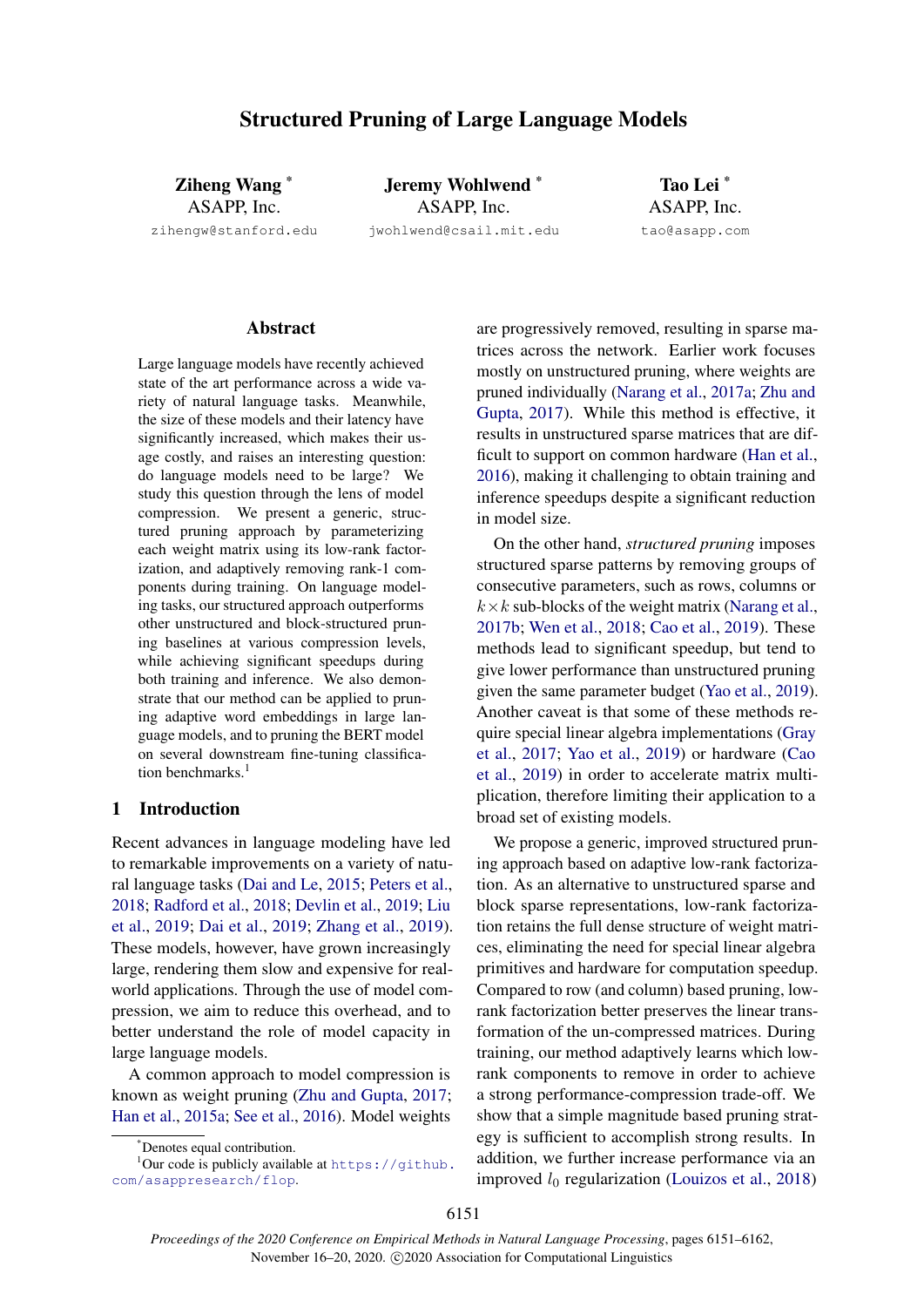technique which uses an augmented Lagrangian method to directly control the final compression level of the model. Our method, which we refer to as FLOP (Factorized Low-rank Pruning) applies to any matrix multiplication.

Pruning large language models introduces unique challenges with the handling of large input and output layers. Although our method is generic, it is particularly well suited to this task. In particular, we show that FLOP can dynamically learn the embedding dimensions of different word clusters, effectively extending the idea of adaptive embeddings and softmax [\(Grave et al.,](#page-9-9) [2017;](#page-9-9) [Baevski](#page-8-4) [and Auli,](#page-8-4) [2019\)](#page-8-4). Since these embedding layers take a significant amount of parameters in the language models, learning flexible dimensions instead of specifying them manually results in a more optimal trade-off between parameter reduction and performance.

We evaluate our method on common language modeling and language understanding tasks including the Wiki-103, Enwiki8 and GLUE benchmarks, and by testing our method on both recurrent networks and Transformer [\(Vaswani et al.,](#page-10-5) [2017\)](#page-10-5). Our results demonstrate that factorization based pruning significantly outperforms block-structured pruning and even surpasses unstructured pruning, while using our improved  $l_0$  regularization further improves the performance in most cases. When pruning a large word-level language model with adaptive embeddings for example, our method achieves 50% compression while losing only 0.8 perplexity. Moreover, our method is able to achieve over 2x speed-up during both training and inference with no additional hardware or software requirements. Our method will be released as a Pytorch [\(Paszke](#page-9-10) [et al.,](#page-9-10) [2017\)](#page-9-10) library.

### 2 Related Work

The development of model compression techniques can be categorized into three areas of research: weight pruning [\(Han et al.,](#page-9-11) [2015b;](#page-9-11) [Zhu and Gupta,](#page-10-1) [2017\)](#page-10-1), knowledge distillation [\(Ba and Caruana,](#page-8-5) [2014;](#page-8-5) [Hinton et al.,](#page-9-12) [2015;](#page-9-12) [Kim and Rush,](#page-9-13) [2016\)](#page-9-13), and quantization [\(Gong et al.,](#page-8-6) [2014;](#page-8-6) [Zhu et al.,](#page-10-6) [2017;](#page-10-6) [Shen et al.,](#page-10-7) [2019\)](#page-10-7).

Recent efforts have successfully applied compression on various architectures and NLP applications, such as pruning multi-head attentions for machine translation [\(Voita et al.,](#page-10-8) [2019\)](#page-10-8), learning adaptive embeddings and softmax layers for lan-

guage models [\(Grave et al.,](#page-9-9) [2017;](#page-9-9) [Baevski and Auli,](#page-8-4) [2019;](#page-8-4) [Li et al.,](#page-9-14) [2018;](#page-9-14) [Variani et al.,](#page-10-9) [2019\)](#page-10-9), and compressing BERT models via distillation [\(Chia et al.,](#page-8-7) [2019;](#page-8-7) [Jiao et al.,](#page-9-15) [2019;](#page-9-15) [Sanh et al.,](#page-10-10) [2019;](#page-10-10) [Sun et al.,](#page-10-11) [2019;](#page-10-11) [Tsai et al.,](#page-10-12) [2019;](#page-10-12) [Turc et al.,](#page-10-13) [2019\)](#page-10-13). Only one of the compression techniques such as distillation has been used in these works for simplicity. However, these techniques can be combined to achieve greater compression [\(Han et al.,](#page-9-3) [2015a;](#page-9-3) [Shangguan](#page-10-14) [et al.,](#page-10-14) [2019\)](#page-10-14). Our pruning method is compatible with quantization and distillation, as it can be applied to compress any matrix multiplication in a network.

Previous work has considered different weight pruning approaches such as unstructured pruning based on magnitude [\(Narang et al.,](#page-9-4) [2017a;](#page-9-4) [Frankle](#page-8-8) [and Carbin,](#page-8-8) [2019\)](#page-8-8), dropout [\(Gale et al.,](#page-8-9) [2019;](#page-8-9) [Fan](#page-8-10) [et al.,](#page-8-10) [2020;](#page-8-10) [Molchanov et al.,](#page-9-16) [2017\)](#page-9-16), and structured pruning [\(Wen et al.,](#page-10-3) [2018;](#page-10-3) [Louizos et al.,](#page-9-17) [2017\)](#page-9-17). Model weights are often removed via thresholding and  $l_1$  regularization during the pruning process [\(Narang et al.,](#page-9-6) [2017b;](#page-9-6) [Liu et al.,](#page-9-18) [2018\)](#page-9-18). Our method differs from previous work by using lowrank parameterization for compression. Furthermore, we extend  $l_0$  regularization using an augmented Lagrangian optimization method to control the final model size.

### 3 Background

We formalize the task of model pruning as an endto-end learning problem with  $l_0$  regularization, following the prior work of [Louizos et al.](#page-9-8) [\(2018\)](#page-9-8).

Consider a given neural network model  $f(\cdot; \theta)$ parameterized by  $\boldsymbol{\theta} = {\theta_j}_{j=1}^n$ , where each  $\theta_j$  represents an individual parameter weight or a block of weights (e.g. a column of a weight matrix) and  $n$  denotes the number of blocks. A pruning strategy of the model can be parameterized by introducing additional binary variables  $\mathbf{z} = \{z_j\}_{j=1}^n$  such that  $z_j \in \{0,1\}$  and

$$
\tilde{\boldsymbol{\theta}} = \boldsymbol{\theta} \odot \mathbf{z} \qquad \forall j \ \tilde{\theta}_j = \theta_j \, z_j.
$$

Here  $\tilde{\boldsymbol{\theta}} = \{\tilde{\theta}_j\}$  denotes the set of model parameters after pruning and its  $l_0$  norm,  $\|\tilde{\theta}\|_0 = \sum_{j=1}^n z_j$ , measures the effective size of the pruned model.

The choice of binary variables z can be regulated by some prior distribution and optimized given the training data. That is, let  $q_i(z)$  be the density function of the learnable prior of  $z_j$ . The optimization objective during training can be formulated as min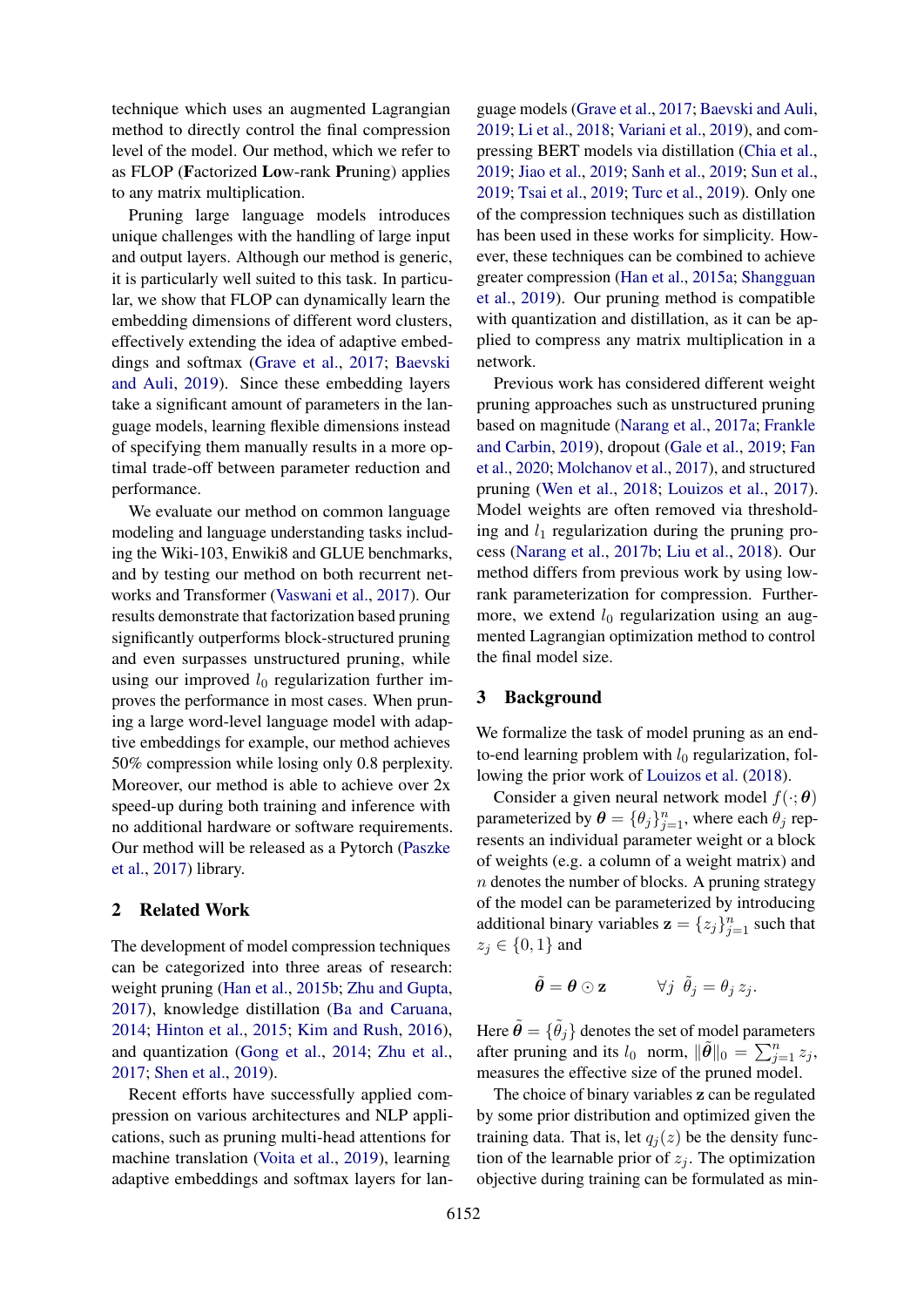imizing the expected training loss

$$
\mathbb{E}_{\mathbf{z}}\left[\frac{1}{D}\sum_{i=1}^{D}\mathcal{L}\left(\mathbf{x}_{i},\mathbf{y}_{i};\tilde{\boldsymbol{\theta}}\right)+\lambda\|\tilde{\boldsymbol{\theta}}\|_{0}\right],
$$
 (1)

where  $\{\mathbf x_i, \mathbf y_i\}_{i=1}^D$  are training examples,  $\mathcal L$  is the training loss function and  $\lambda > 0$  is a constant hyperparameter for  $l_0$  norm regularization encouraging the model to be sparse. Note that in practice optimizing this objective is intractable due to the discrete nature of  $z_j$  and an exponential number of  $2^n$ choices.

The key to the method of [Louizos et al.](#page-9-8) [\(2018\)](#page-9-8), called the re-parameterization trick, enables z to be differentiable and jointly trained with the model parameter  $\theta$ . Specifically, the random variables z are relaxed as continuous variables distributed within the interval [0, 1]. In addition, instead of learning the probability density function  $q_i(z)$ , the re-parameterization trick proposes to learn the inverse of the cumulative density function (CDF). Note that if  $G()$  is the inverse of CDF for a variable  $z$ , then  $z$  can be easily sampled by first sampling  $u \sim U(0, 1)$  and computing  $z = G(u)$ . Assuming the inverse CDF function is parameterized by some learnable parameters  $\boldsymbol{\alpha} = {\{\alpha_j\}}_{j=1}^n$  and the function  $G(\cdot; \alpha)$  is differentiable, we obtain an overall end-to-end learning objective,

$$
\min_{\boldsymbol{\theta}, \boldsymbol{\alpha}} \mathbb{E}_{\mathbf{u} \sim U(0,1)} \left[ \frac{1}{D} \sum_{i=1}^{D} \mathcal{L}(\mathbf{x}_i, \mathbf{y}_i; \tilde{\boldsymbol{\theta}}) + \lambda ||\tilde{\boldsymbol{\theta}}||_0 \right],
$$
  

$$
z_j = G(u_j; \alpha_j), \ \forall j = 1 \cdots n
$$
 (2)

where  $\mathbf{u} = \{u_1, \dots, u_n\}$  denotes the iid samples from the uniform distribution. Since z is now the output of the parameterized function  $G(\cdot; \alpha)$  and is used as an intermediate representation for the neural network (with  $\ddot{\theta} = \theta \odot z$ ), gradient based optimization methods can perform gradient updates for  $\theta$  and  $\alpha$ .

Following previous work, we choose the Hard Concrete distribution for the random variables  $z = \{z_j\}$ . The inverse of CDF  $G(\cdot; \alpha)$  of this distribution is defined as follows

$$
\mathbf{u} \sim U(0, 1)
$$
  
\n
$$
\mathbf{s} = \text{sigmoid}(\log \mathbf{u} - \log(1 - \mathbf{u}) + \alpha)
$$
  
\n
$$
\bar{\mathbf{s}} = \mathbf{s} \times (r - l) + l
$$
  
\n
$$
\mathbf{z} = \min(1, \max(0, \bar{\mathbf{s}}))
$$

where  $l < 0$  and  $r > 1$  are two constants used to 'stretch' the sigmoid outputs s into the interval  $(l, r)$ , and the final outputs z are rectified into [0, 1]. The stretch-and-rectify process has the effect of assigning a significant portion of probability mass on the integer values  $\{0, 1\}$ , which makes it a good relaxation of the binary (Bernoulli) distribution. During training, we sample u and compute z and the loss  $\mathcal{L}()$  for each training batch. The expected  $l_0$  norm regularization can be separately computed via a closed form

$$
\mathbb{E}\left[\|\tilde{\theta}\|_0\right] = \sum_{j=1}^n \mathbb{E}\left[z_j > 0\right] \\
= \sum_{j=1}^n \text{sigmoid}\left(\alpha_j - \log \frac{-l}{r}\right) \quad (3)
$$

which is differentiable as well.

# 4 Method

In this section, we introduce FLOP , an improved structured pruning method. FLOP proposes a different parameterization of the weight matrices using low-rank factorization. In addition, we introduce a revised optimization objective that allows for an explicit control of the compression size.

### 4.1 Structured Pruning using Factorization

In weight pruning, a key choice is how we define parameter blocks  $\theta_1, \dots, \theta_n$  to achieve the most effective pruning results. One obvious method is to prune each individual parameter weight, which often retains strong performance but poses challenges to achieve a computation speedup given unstructured sparse matrices.

Structured pruning chooses to remove groups of consecutive parameters as a remedy. For example, consider a fully connected layer which performs a multiplication Wx for an input feature  $\mathbf{x} \in \mathbb{R}^d$  and weight matrix  $\mathbf{W} \in \mathbb{R}^{d' \times d}$ . One popular method, sometimes referred to as neuron or input feature pruning, consists of adding the sparsity variables as a sparse diagonal matrix  $G = diag(z_1, \dots, z_d)$  to the multiplication, i.e., WGx. This effectively removes the subset of the columns in W with  $z_k = 0$ , where  $k$  is the column index. In practice, this method produces significant speedups at both training and inference time (by selecting a small subset of columns and performing matrix multiplications given much smaller matrices). However, it is reported to achieve lower performance compared to unstructured pruning [\(Yao et al.,](#page-10-4) [2019\)](#page-10-4) due to more restrictive sparse patterns.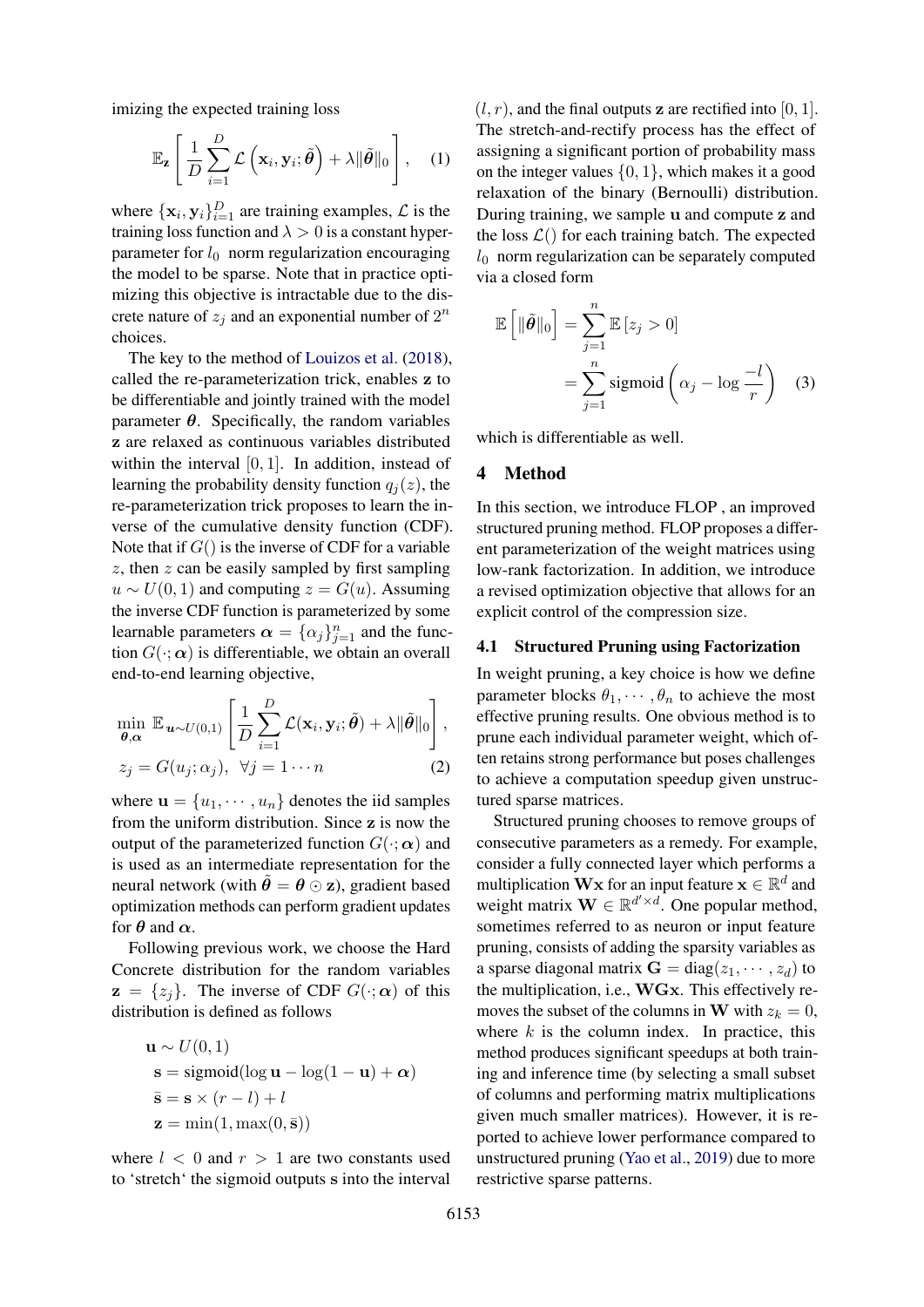We propose to use low-rank factorization as a less restrictive, yet powerful representation and obtain parameter reduction by pruning rank-1 components. That is, we reparameterize and factorize the matrix W into the product of two smaller matrices  $\mathbf{W} = \mathbf{P} \mathbf{Q}$ , where  $\mathbf{P} \in \mathbb{R}^{d' \times r}$ ,  $\mathbf{Q} \in \mathbb{R}^{r \times d}$ and  $r \leq \min\{d, d'\}$  is the number of columns of **P** (equivalently the number of rows of Q). Let  $p_k$ and  $q_k$  be the k-th column of **P** and k-th row of **Q** respectively. Since  $W$  is now the sum of  $r$  rank-1 components  $\mathbf{p}_k \mathbf{q}_k$ , we can achieve structured pruning by introducing a pruning variable  $z_k$  for each component

$$
\mathbf{W} = \mathbf{PGQ} = \sum_{k=1}^{r} z_k \times (\mathbf{p}_k \times \mathbf{q}_k)
$$

where  $G = diag(z_1, \dots, z_r)$  is again a diagonal matrix of pruning variables. Intuitively, learning the factorization has the potential of keeping the most effective rank-1 components, and thereby bet-ter preserve the model performance.<sup>[1](#page-3-0)</sup>

After training, only columns and rows corresponding to non-zero diagonal values need to be stored, resulting in much smaller (but still dense) matrices. The nonzero values of G can be absorbed into either P or Q. The computation boils down to simple matrix multiplications at inference time, maximizing efficiency on common hardware. Unlike unstructured pruning, we need not store the indices of the sparse weights, resulting in greater memory savings.

# 4.2 Pruning Adaptive Embedding and Softmax Layer

The input embedding and softmax output layer can take the vast majority of parameters in a language model when the vocabulary size is large. Previous work have considered various techniques that are specifically tailored to compress the embedding and softmax layer. For instance, the adaptive embedding and softmax methods of [Grave et al.](#page-9-9) [\(2017\)](#page-9-9); [Baevski and Auli](#page-8-4) [\(2019\)](#page-8-4) have been shown to achieve impressive results in preserving perplexity while significantly reducing the total number of embedding parameters.

We describe how FLOP fits naturally with these adaptive methods, giving them more potential. The core idea behind the adaptive methods is to apply

different embedding dimensions and projections to different word clusters. Consider the recent method of [Baevski and Auli](#page-8-4) [\(2019\)](#page-8-4) without loss of generality. Let  $i \in \{1, \dots, C\}$  denotes the indice of the i-th word cluster (sorted based on word frequency). Two parameter matrices  $\mathbf{E}_i \in \mathbb{R}^{n_i \times d_i}$ and  $O_i \in \mathbb{R}^{d_i \times d}$  are introduced for the i-th cluster, where  $n_i$  is the number of words in the cluster,  $d$ is the original embedding dimension and  $d_i$  is the reduced word dimension for this cluster. In other words, each word embedding in this cluster has dimension  $d_i$  but are projected back into dimension d using a projection  $\mathbf{O}_i$  (and vise versa). This is in indeed a low-rank factorization

$$
\tilde{\mathbf{E}}_i = \mathbf{E}_i \, \mathbf{O}_i \ \in \ \mathbb{R}^{n_i \times d}
$$

for an underlying embedding matrix  $\tilde{\mathbf{E}}_i$ . While the reduced dimensions  $\{d_i\}_{i=1}^C$  usually have to be manually specified, our method automatically learns separate diagonal pruning mask  $G_i$  for each cluster, i.e.  $\tilde{\mathbf{E}}_i = \mathbf{E}_i \mathbf{G}_i \mathbf{O}_i$ . During training and pruning, it *adaptively* learns to adjust the parameter budget of each word cluster based on what is needed to achieve good performance. Unsurprisingly, our method prunes most of the dimensions for rare words, which is consistent with the empirical choice made in prior work.

# 4.3 Augmented Lagrangian Method

Our method can be implemented with a magnitude based pruning strategy, or directly trained with the training objective (2) which uses an  $l_0$ regularization  $\lambda \|\hat{\theta}\|_0$  to promote weight pruning. One limitation of this regularization however is the lack of effective control on the size of the pruned model. For instance, we observe that training with the same  $\lambda$  could converge to very different model sizes when using slightly different learning rates or pruning schedules. This can be problematic because a desired model size or parameter budget is often needed in many real-world applications.

We make use of an Augmented Lagrangian method to overcome this training limitation. Lagrangian relaxation methods have been explored in many NLP problems [\(Bastings et al.,](#page-8-11) [2019;](#page-8-11) [Mar](#page-9-19)[tins et al.,](#page-9-19) [2011;](#page-9-19) [Flanigan et al.,](#page-8-12) [2014;](#page-8-12) [Rush et al.,](#page-10-15) [2010\)](#page-10-15). We use the following Lagrangian variant for our task – Let t be the target model size and  $s(\alpha)$ be the expected model size determined by the Hard Concrete parameter  $\alpha$ . Note  $s(\alpha)$  can be computed based on Eq (3) by multiplying  $\mathbb{E}[z_i > 0]$  with the

<span id="page-3-0"></span><sup>&</sup>lt;sup>1</sup>It is also easy to see that input feature pruning is a special case of low-rank pruning: By fixing  $P = W$  and  $Q = I$ ,  $PGQ = WGI = WG.$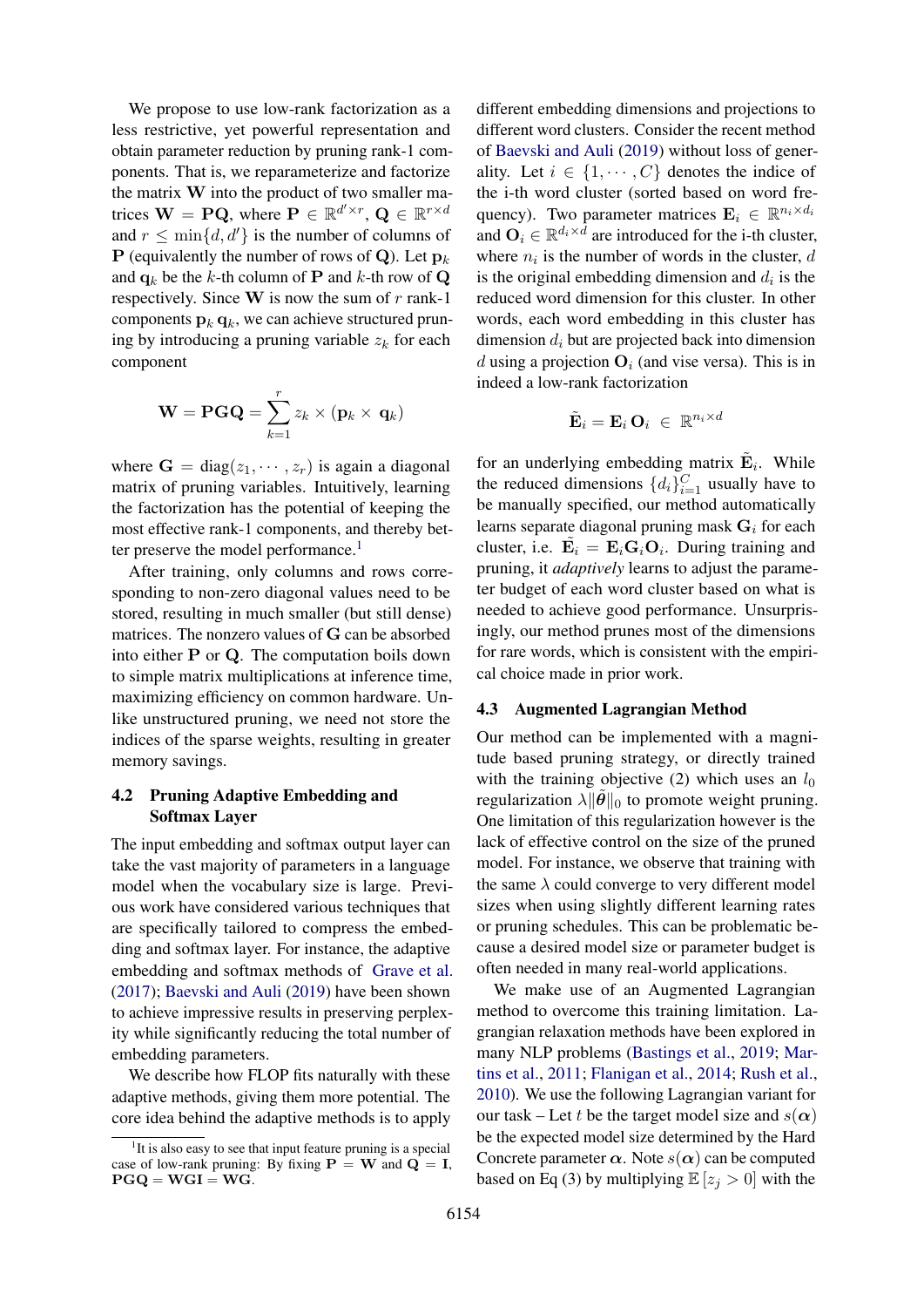size of the  $j$ -th parameter block. Our Augmented Lagrangian method imposes an equality constraint  $s(\alpha) = t$  by introducing a violation penalty,

$$
g(\lambda, \boldsymbol{\alpha}) = \lambda_1 \cdot (s(\boldsymbol{\alpha}) - t) + \lambda_2 \cdot (s(\boldsymbol{\alpha}) - t)^2
$$

where  $\lambda_1, \lambda_2 \in \mathbb{R}$  are two Lagrangian multipliers that will be jointly updated during training. The overall training optimization is an adversarial game,

$$
\max_{\lambda_1,\lambda_2} \min_{\boldsymbol{\theta},\boldsymbol{\alpha}} \mathbb{E}_{\mathbf{u}} \left[ \frac{1}{D} \sum_{i=1}^D \mathcal{L}(\mathbf{x}_i, \mathbf{y}_i; \tilde{\boldsymbol{\theta}}) \right] + g(\lambda, \boldsymbol{\alpha}).
$$

The updates of  $\lambda_1$  and  $\lambda_2$  would always increase the training loss unless the equality constraint is met, which gives us the desired model size.

We gradually increase the target size  $t$  at a linear rate during the process of pruning training. That is, given the desired size  $t_{\text{max}}$ , we set the sparsity at  $k$ -th pruning iteration as

$$
t_k = \min(1, \frac{k}{m}) \cdot t_{\max}
$$

where  $m$  is a hyperparameter specifying the number of annealing steps.

We perform joint gradient updates for the model parameters  $\theta$ ,  $\alpha$  as well as the Lagrangian multipliers  $\lambda_1, \lambda_2$ . For each training batch, we sample the pruning mask  $z = \{z_1, \dots, z_n\}$  and share it across the training examples within the batch. Since the pruning mask is shared, we can select parameters that are only active for the current batch and compute smaller matrix multiplications in forward and backward passes. This results in training speedup when z becomes sparse.

## 4.4 Inference

During training, the prune mask is a random variable drawn from the Hard Concrete distribution. At inference time, however, we must use a deterministic, fixed mask z for each weight matrix to obtain the compressed factorization matrices  $P$  and  $Q$  (by keeping i-th low-rank component if  $z_i > 0$ ). We do so by computing the expected value of each  $z_i$ in z using Eq.(3) described in Section 3, and then keeping the top values of  $\{z_1, \dots, z_n\}$  and clipping the rest to zero, as to match the  $l_0$  norm (i.e. the compression level).

# 5 Experimental Setup

Tasks We evaluate the performance of our method on language modeling and BERT finetuning. Specifically, we consider the following task setup.

- 1. Recurrent word-level language models on the Wiki-103 dataset. We adopt SRU [\(Lei](#page-9-20) [et al.,](#page-9-20) [2018\)](#page-9-20) as the recurrent architecture and tied adaptive embedding and softmax layers [\(Baevski and Auli,](#page-8-4) [2019\)](#page-8-4). Our base model consists of 12 recurrent layers, 100M parameters in total. About 50% of the parameters are used for the adaptive layers.
- 2. Recurrent character-level language models on the Enwik8 dataset. We use the same SRU architecture. The base model uses 6 recurrent layers and 35M parameters in total.
- 3. Transformer-XL model on the Enwik8 dataset. We use the 12-layer base model from [Dai](#page-8-2) [et al.](#page-8-2) [\(2019\)](#page-8-2) containing 41M parameters. We introduce pruning for the matrices in the selfattention layers as well as those in the feedforward layers. For factorization based pruning, we choose the starting rank  $r$  for each matrix such that the number of parameters remain the same as the unfactorized model<sup>[2](#page-4-0)</sup>.
- 4. BERT fine-tuning on several classification benchmarks benchmark [\(Socher et al.,](#page-10-16) [2013;](#page-10-16) [Dolan and Brockett,](#page-8-13) [2005;](#page-8-13) [Cer et al.,](#page-8-14) [2017;](#page-8-14) [Wang et al.,](#page-10-17) [2019\)](#page-10-17). In this experiment, we use the pre-trained RoBERTa base model by [Liu](#page-9-2) [et al.](#page-9-2) [\(2019\)](#page-9-2).

We extend the implementation of Transformer, SRU and the adaptive embedding / softmax layers to support factorization based pruning (and other baselines).

Baselines We compare with the following unstructured, structured and/or factorization based pruning baselines.

- FAC which trains low-rank factorized models from scratch by reducing all dimensions with the same ratio to get the desired compression.
- NP- $l_0$  [\(Louizos et al.,](#page-9-8) [2018\)](#page-9-8) which adopts  $l_0$ regularization and performs neuron pruning (i.e. removing input features and columns of weight matrices). No factorization is used for this baseline. We add the Augmented Lagrangian optimization similar to FLOP to achieve the exact desired compression.

<span id="page-4-0"></span><sup>&</sup>lt;sup>2</sup>In effect, we set  $r = d_1 d_2/(d_1 + d_2)$ , where  $d_1, d_2$  are the dimensions of the original weight matrix.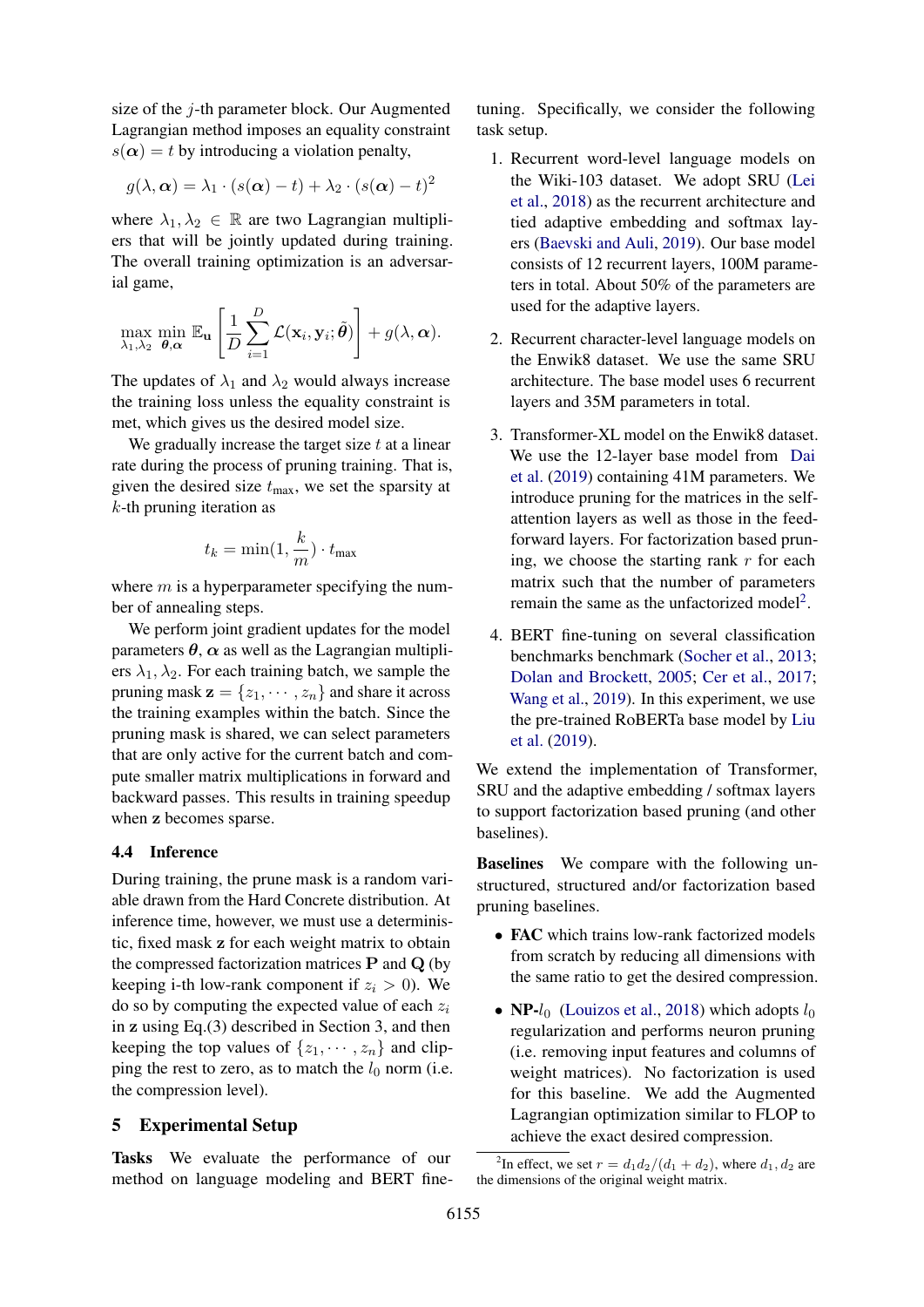- AGP [\(Zhu and Gupta,](#page-10-1) [2017\)](#page-10-1) which gradually prunes individual parameters based on the weight magnitude. AGP is one of the state-ofthe-art unstructured pruning methods. We use the implementation provided in the Nervana Distiller library [\(Zmora et al.,](#page-10-18) [2019\)](#page-10-18).
- FLOP-AGP is a variant of our full method that prunes low-rank components, but uses magnitude-based gradual pruning on the diagonal mask G instead. We also tune  $l_1$  regularization on the masks to encourage sparsity, similar to [Narang et al.](#page-9-6) [\(2017b\)](#page-9-6).

These baselines serve as competitive pruning alternatives, and also provide data points for us to isolate the effectiveness of sub-components of our method, such as low-rank factorization and  $l_0$  pruning. All methods use the same training configurations such as learning rate and dropout. We tune hyper-parameters related to pruning such as compression scheduling and the learning rate of Lagrangian variables for each method. More training and implementation details are provided in the **80% 70% 50% 50% 70% 80%** appendix. ing and imprememation details

# 6 Results

Word-level Language Model Table [1](#page-5-0) presents the results of FLOP as well as the baseline methods. The SRU base model (unpruned) achieves a test perplexity of 24.5, being a strong starting point and competitive with top-performing models such as Transformer [\(Dai et al.,](#page-8-2) [2019\)](#page-8-2). Emp. Since buse model (unprunca) demove  $A$ l all  $B$  is to the  $D$  at  $\alpha$  all,  $\alpha$ <sub>2</sub> $\beta$ .

The pruning results conform to our expectations that pruning a large model is consistently better than training a small model from scratch, and using low-rank based pruning yields better performance than removing matrix columns and input features. FLOP exceeds the performance of FAC, NP-l<sub>0</sub> and AGP baselines at all compression levels tested. The performance of FLOP-AGP, especially in comparison with its unstructured counterpart AGP, highlights the effectiveness of factorization based pruning. Moreover, we achieve a test perplexity (PPL) of 25.3 with FLOP- $l_0$  method, a loss of 0.8 perplexity score, while removing 50% of the model parameters. This result is impressive since our base model adopts the adaptive word embedding and softmax layers, which already reduce the model size significantly. **Emb. (least frequent)** 5747166 1177344 252288 925056 4569822 **All Emb.** 8.04832 4.516688 16.862992 8048320 4516688 16862992 50999936  $F_{11}$ <sup>11</sup>

Figure [1](#page-5-1) illustrates how our method adaptively controls the size of different model components.

<span id="page-5-0"></span>

| <b>Method</b>       | <b>Size</b> | <b>Compress</b> | <b>PPL</b> |
|---------------------|-------------|-----------------|------------|
| Trans. (Dai et al.) | 151M        |                 | 24.1       |
| SRU (base)          | 100M        |                 | 24.5       |
| <b>FAC</b>          | 50M         | 50%             | 28.2       |
| AGP                 | 50M         | 50%             | 25.7       |
| $NP-l_0$            | 51M         | 50%             | 26.7       |
| <b>FLOP-AGP</b>     | 51M         | 50%             | 25.6       |
| $FLOP - l_0$        | 50M         | 50%             | 25.3       |
| <b>FAC</b>          | 30M         | 70%             | 31.0       |
| AGP                 | 30M         | 70%             | 28.4       |
| $NP-l_0$            | 31M         | 70%             | 31.3       |
| <b>FLOP - AGP</b>   | 31M         | 70%             | 28.1       |
| $FLOP - l_0$        | 30M         | 70%             | 27.7       |
| <b>FAC</b>          | 21M         | 80%             | 35.2       |
| AGP                 | 20M         | 80%             | 32.6       |
| $NP-l_0$            | 18M         | $80\%$          | 39.1       |
| FLOP -AGP           | 21M         | $80\%$          | 31.3       |
| $FLOP - l_0$        | 21M         | $80\%$          | 31.9       |

Table 1: Comparison of FLOP and all baselines on the Wiki-103 dataset. We report test perplexity (PPL) at three different compression levels. All methods use adaptive embedding and softmax layers.

<span id="page-5-1"></span>

most, second most and least frequent words. Figure 1: Number of parameters used in the RNN and adaptive embeddings at different compression levels. We also show the number of parameters used for the

We show the overall size of recurrent encoder and adaptive embedding layers at the compression levels tested, and break down the use of parameters within three word clusters based on their frequency. FLOP learns to prune the dimension more aggressively for less-frequent words. This result showcases the benefit of adaptively reducing word dimensions.

Char-level Language Model Table [3](#page-6-0) shows the results of pruning character-level language models. Our base model achieves a test bits-per-character score (BPC) of 1.24, which is comparable with previous reported results of RNN-based models.

As shown in Table [3,](#page-6-0) we again see the benefit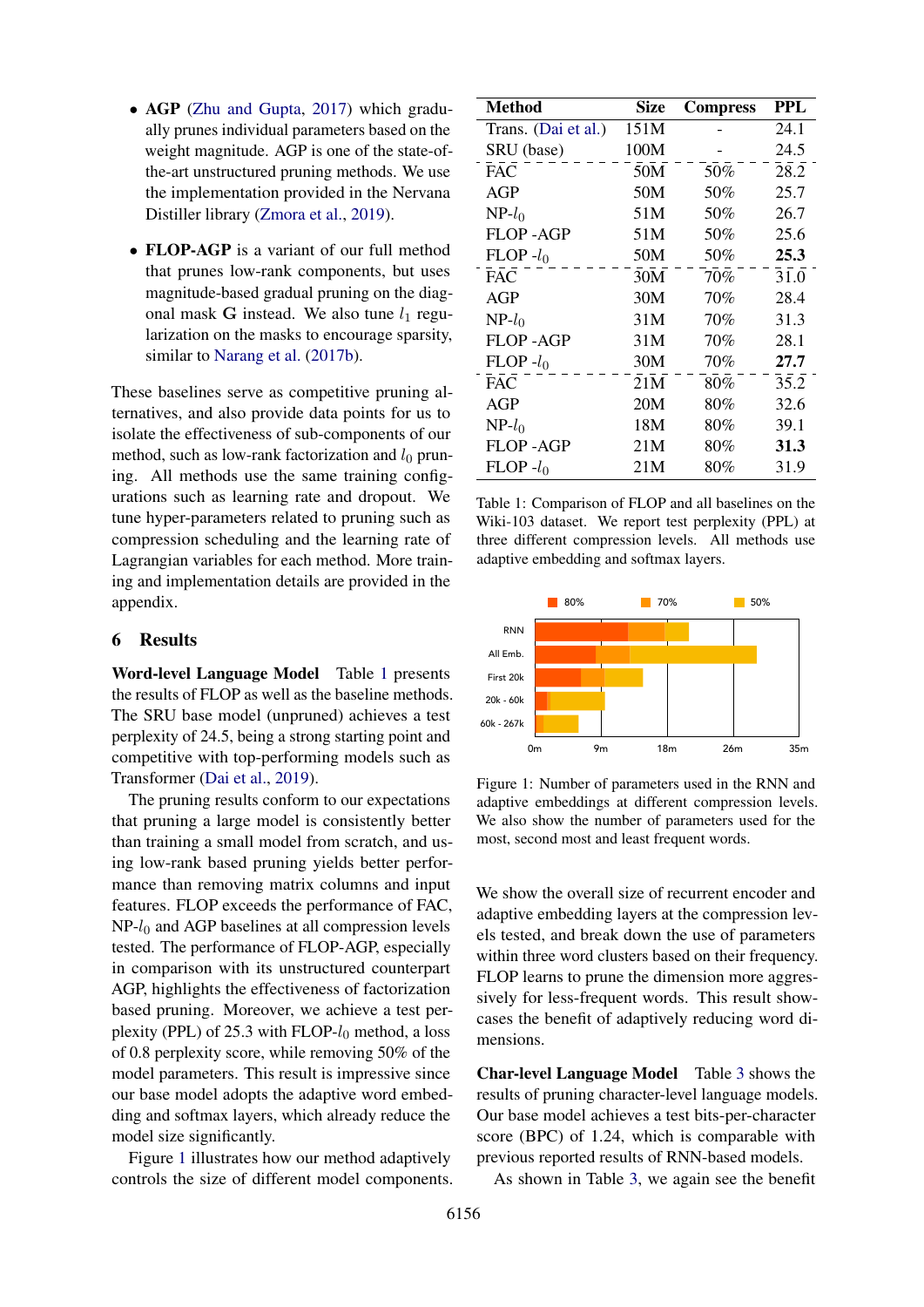<span id="page-6-2"></span>

|      | Parameters Compression SST2 MRPC STS-B ONLI Average |       |       |       |       |       |
|------|-----------------------------------------------------|-------|-------|-------|-------|-------|
| 125M | $0\%$                                               | 92.43 | 90.9  | 90.22 | 89.77 | 90.83 |
| 80M  | 35%                                                 | 92.09 | 88.61 | 88.18 | 89.05 | 89.48 |

Table 2: Compression on downstream fine-tuning

<span id="page-6-0"></span>

| <b>Method</b>        | Size | Comp.  | <b>BPC</b> |
|----------------------|------|--------|------------|
| LSTM (Wu et al.)     | 17M  |        | 1.44       |
| QRNN (Merity et al.) | 26M  |        | 1.33       |
| SRU (base)           | 35M  |        | 1.24       |
| <b>FAC</b>           | 11M  | 70%    | 1.33       |
| AGP                  | 11M  | 70%    | 1.27       |
| $NP-l_0$             | 11M  | 70%    | 1.31       |
| <b>FLOP - AGP</b>    | 11M  | 70%    | 1.27       |
| $FLOP - l_0$         | 11M  | 70%    | 1.25       |
| <b>FAC</b>           | 8M   | 80%    | 1.38       |
| AGP                  | 8М   | $80\%$ | 1.29       |
| $NP-l_0$             | 8М   | $80\%$ | 1.34       |
| <b>FLOP - AGP</b>    | 8М   | $80\%$ | 1.29       |
| $FLOP - l_0$         | 8M   | 80%    | 1.27       |
| <b>FAC</b>           | 4M   | 90%    | 1.47       |
| AGP                  | 4M   | 90%    | 1.35       |
| $NP-l_0$             | 4M   | 90%    | 1.43       |
| FLOP -AGP            | 4M   | 90%    | 1.34       |
| $FLOP - l_0$         | 4M   | 90%    | 1.33       |

Table 3: Comparison of FLOP and all baselines on the Enwiki8 dataset. We report bits-per-character (BPC) on the test set. We also include previous reported results of recurrent language models on this dataset as additional data points.

<span id="page-6-1"></span>

| Method          | Size | <b>Compress</b> | <b>BPC</b> |
|-----------------|------|-----------------|------------|
| Trans-XL (base) | 41M  |                 | 1.08       |
| <b>FAC</b>      | 8M   | 80%             | 1.20       |
| <b>AGP</b>      | 8M   | 80%             | 1.14       |
| <b>FLOP-AGP</b> | 8M   | 80%             | 1.17       |
| $FLOP - l_0$    | 8M   | 80%             | 1.13       |
| <b>FLOP-AGP</b> | 4M   | 90%             | 1.25       |
| $FLOP - l_0$    | 4M   | 90%             | 1.17       |

Table 4: Results of pruning Transformer-XL models on the Enwiki8 dataset. We report bits-per-character (BPC) on the test set.

of low-rank pruning, matching or improving on unstructured pruning. Furthermore, FLOP  $-l_0$  obtains the best performance across all pruning levels. Notably, we achieve a perplexity of 1.25 at 70% compression, nearly matching the un-compressed model at 1.24.

Table [4](#page-6-1) presents the results of pruning 12-layer

Transformer-XL models on the Enwik8 dataset. We compare FAC, unstructured AGP, FLOP-AGP and  $FLOP-I<sub>0</sub>$  at 80% compression level, and also report the result of FLOP variants at 90% compression.  $FLOP-I<sub>0</sub>$  outperforms other methods in comparison. In addition, it is able to achieve 1.17 BPC using 4M parameters, showcasing the effectiveness of our method when applied to another neural architecture.

BERT on Classification Tasks Finally, we demonstrate that our method can also be applied to language model fine-tuning on downstream tasks. We use the RoBERTa base model in this experiment. Since the model was pretrained without matrix factorization, we first compute the singular value decomposition of each matrix and then introduce the pruning mask in between the resulting factored matrices. Note that this procedure temporarily increases the total number of parameters. We compare here the final number of parameters to the initial number pre-factorization.

Our results are shown in in Table [2.](#page-6-2) We are able to conserve nearly 99% of the performance while reducing the number of parameters by 35%. Our target compression level is limited by the fact that the embedding layers consist of a significant portion of the remaining parameters. As demonstrated in the previous experiment on Wiki-103, we believe that higher levels of compression could be obtained by factorizing the embedding layer, similar to [Lan](#page-9-22) [et al.](#page-9-22) [\(2020\)](#page-9-22).

# 7 Analysis

In this section, we perform an analysis of several aspects of our method.

Factorization One of the key hypotheses outlined in this paper is that pruning input dimensions (equivalently rows or columns of weight matrices) is a more restrictive form of pruning compared to our factorization based strategy. However, one could also argue that the factorization method works better simply because the hidden size can be initially set much larger than an unfactorized model, not because of pruning itself. For instance,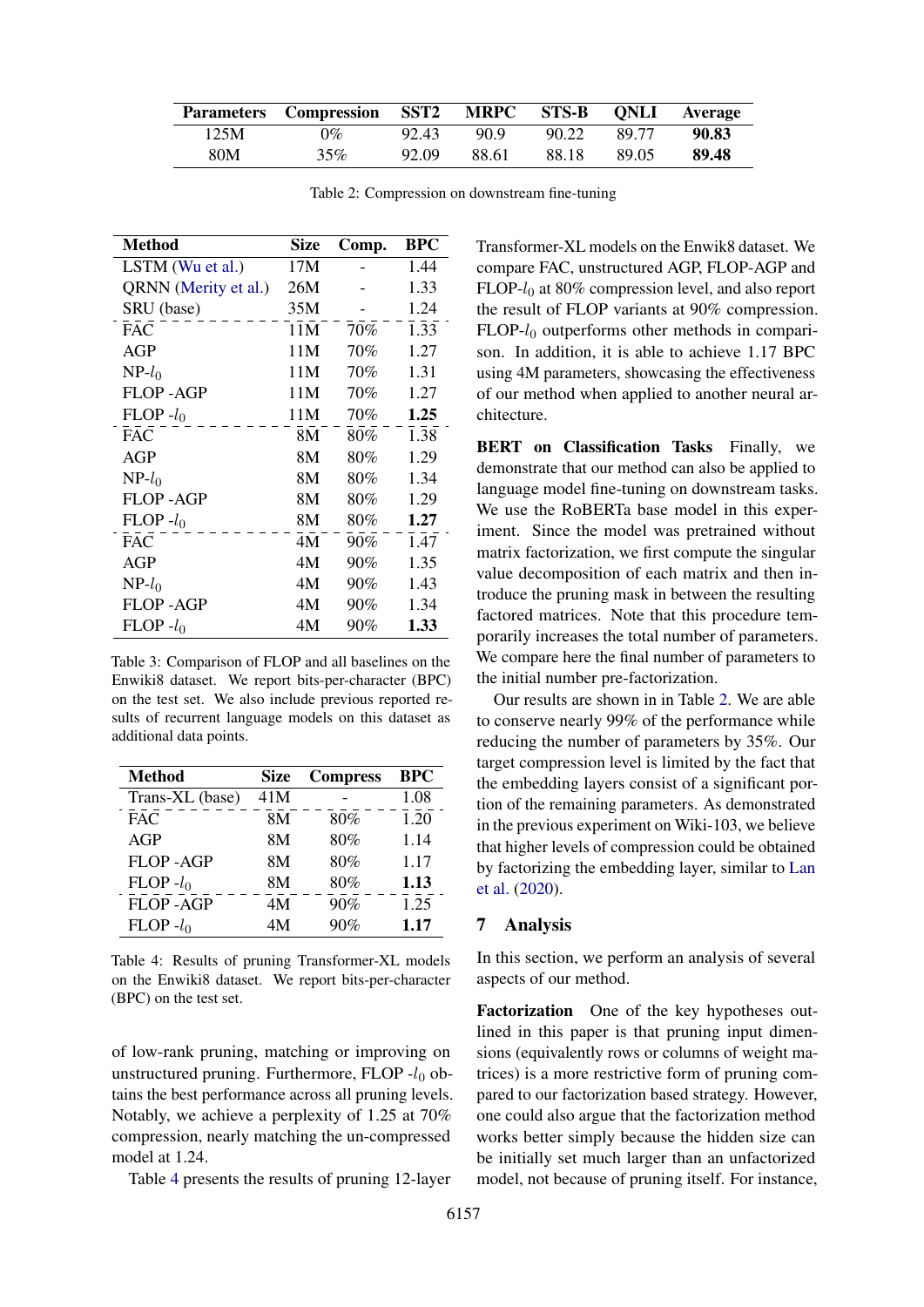<span id="page-7-0"></span>

| <b>Variants</b> | <b>Size</b> | 0%   | 70% | 80% | 85%                                                              | $90\%$                                                          |
|-----------------|-------------|------|-----|-----|------------------------------------------------------------------|-----------------------------------------------------------------|
| $NP-l_0$        | 37M         | 1.30 |     |     | 1.31 $(-0.8\%)$ 1.34 $(-3.2\%)$ 1.37 $(-5.4\%)$ 1.43 $(-10.0\%)$ |                                                                 |
|                 | 66M         | 1.25 |     |     |                                                                  | $1.28(-2.4\%)$ $1.31(-4.8\%)$ $1.32(-5.6\%)$ $1.37(-9.6\%)$     |
| $FLOP - l_0$    | 35M         | 1.24 |     |     |                                                                  | $1.25 (-0.8\%)$ $1.27 (-2.4\%)$ $1.29 (-4.0\%)$ $1.33 (-7.3\%)$ |

Table 5: Further comparison between factorization-based pruning FLOP and input feature pruning NP-l<sub>0</sub> [\(Louizos](#page-9-8) [et al.,](#page-9-8) [2018\)](#page-9-8) using 6-layer SRU models and the Enwiki8 dataset. We show BPC at different compression levels and the loss of performance relative to the un-compressed model. Factorization results in less decrease in relative and absolute performance.

<span id="page-7-2"></span>

Figure 2: Histograms of HardConcrete parameters during training. We show the changes of histograms for the first SRU layer (left figure) and the last layer (right figure). We compute the histogram every 3,000 training steps.

the SRU model used by the unfactorized  $NP-I_0$ baseline has hidden size 1536, while with factorization other baselines with a similar parameter budget use a hidden size of 3056. To avoid potential unfair comparison, we also train a large model with hidden size 2048 containing 90% more parameters, and apply the  $NP-I_0$  baseline. This larger model obtains 1.25 BPC which is on par with the factorized base model used in previous experiments.

Table [5](#page-7-0) compares the pruning performance of FLOP and  $NP-I_0$  at four compression levels. We show the test BPC and the loss of performance relative to the model without pruning. These results further substantiate our hypothesis – factorization based pruning is able to retain relative model performance much more effectively than input feature pruning.

Speed analysis Thanks to its structured nature, FLOP can achieve significant computation speedup. As shown in Table [6,](#page-7-1) we achieve an inference speedup ranging from 1.5x to 2.2x for the compression levels tested, using CPUs. Similar speedups of up to 2.4x are also observed using GPUs during training. On the contrary, the computations of unstructured sparse matrices are harder to optimize. For models obtained using unstructured AGP, we experimented with the sparse matrix multiplication routine provided in Pytorch [\(Paszke et al.,](#page-9-10) [2017\)](#page-9-10) and a recent linear algebra compiler [\(Kjolstad et al.,](#page-9-23) [2017\)](#page-9-23), but were unable to achieve a speedup.

<span id="page-7-1"></span>

| Size | <b>Compress</b> | Time (s) | Speedup |
|------|-----------------|----------|---------|
| 35M  | $0\%$           | 0.39     | 1.0x    |
| 8M   | 80%             | 0.21     | 1.9x    |
| 4M   | 90%             | 0.18     | 2.2x    |
| 41M  | $0\%$           | 1.33     | 1.0x    |
| 8M   | 80%             | 0.87     | 1.5x    |
| 4M   | 90%             | 0.82     | 1.6x    |

Table 6: Inference timing measurements of characterlevel language model using SRU (top block) and Transformer-XL (bottom block).

Learning dynamics Figure [2](#page-7-2) demonstrates the training dynamics of the HardConcrete distribution. We plot the histogram of HardConcrete parameters  $\alpha$  after every few thousands of training iterations. A negative value of  $\alpha$  indicates that the associated parameter is likely to be pruned while a positive value indicates the opposite. The magnitude of the value reflects the certainty of the pruning decision. As illustrated by the figure, the distribution of  $\alpha$ becomes bi-modal after initial exploration. Certain parameters within each layer are completely pruned while others are kept with (almost) absolute certainty. In addition, the dynamics vary across different layers. For instance, for SRU the first recurrent layer gets pruned more aggressively than the last layer.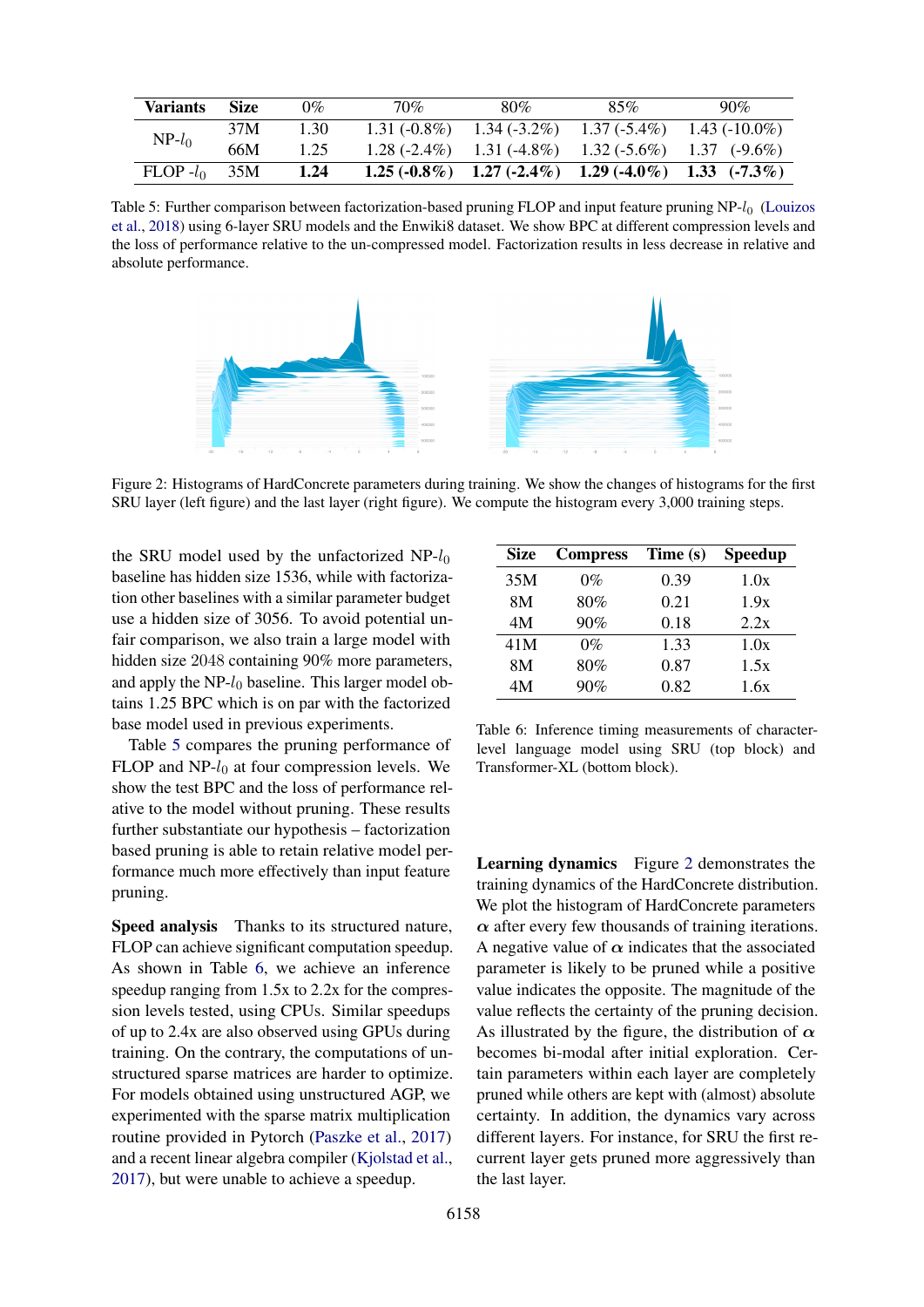### 8 Conclusion

In this work, we present a generic structured pruning method based on adaptive low-rank factorization. We systematically evaluate the performance of this method on large language models. We show that our method can provide significant speedups and compression rates on large models while losing minimal performance compared to other methods, including unstructured magnitude pruning. This work contributes to reducing the growing overhead of large language models, and shines a light on the role of model capacity in language modeling.

# Acknowledgement

We would like to thank ASAPP Inc. for making this work possible. We would also like to thank Hugh Perkins, Sam Bowman, Nicholas Matthews, Josh Shapiro and the other members of the Language Technology and Research teams who helped review this work and contributed their thoughts throughout the project. We would also like to thank the EMNLP reviewers and area chair for their helpful comments.

### References

- <span id="page-8-5"></span>Jimmy Ba and Rich Caruana. 2014. [Do deep nets really](http://papers.nips.cc/paper/5484-do-deep-nets-really-need-to-be-deep.pdf) [need to be deep?](http://papers.nips.cc/paper/5484-do-deep-nets-really-need-to-be-deep.pdf) In Z. Ghahramani, M. Welling, C. Cortes, N. D. Lawrence, and K. Q. Weinberger, editors, *Advances in Neural Information Processing Systems 27*, pages 2654–2662. Curran Associates, Inc.
- <span id="page-8-4"></span>Alexei Baevski and Michael Auli. 2019. [Adaptive in](https://openreview.net/forum?id=ByxZX20qFQ)[put representations for neural language modeling.](https://openreview.net/forum?id=ByxZX20qFQ) In *International Conference on Learning Representations*.
- <span id="page-8-11"></span>Jasmijn Bastings, Wilker Aziz, and Ivan Titov. 2019. [Interpretable neural predictions with differentiable](https://doi.org/10.18653/v1/P19-1284) [binary variables.](https://doi.org/10.18653/v1/P19-1284) In *Proceedings of the 57th Annual Meeting of the Association for Computational Linguistics*, pages 2963–2977, Florence, Italy. Association for Computational Linguistics.
- <span id="page-8-3"></span>Shijie Cao, Chen Zhang, Zhuliang Yao, Wencong Xiao, Lanshun Nie, Dechen Zhan, Yunxin Liu, Ming Wu, and Lintao Zhang. 2019. [Efficient and effective](https://doi.org/10.1145/3289602.3293898) [sparse lstm on fpga with bank-balanced sparsity.](https://doi.org/10.1145/3289602.3293898) In *Proceedings of the 2019 ACM/SIGDA International Symposium on Field-Programmable Gate Arrays*, FPGA '19, page 63–72, New York, NY, USA. Association for Computing Machinery.
- <span id="page-8-14"></span>Daniel Cer, Mona Diab, Eneko Agirre, Iñigo Lopez-Gazpio, and Lucia Specia. 2017. [SemEval-2017](https://doi.org/10.18653/v1/S17-2001) [task 1: Semantic textual similarity multilingual and](https://doi.org/10.18653/v1/S17-2001)

[crosslingual focused evaluation.](https://doi.org/10.18653/v1/S17-2001) In *Proceedings of the 11th International Workshop on Semantic Evaluation (SemEval-2017)*, pages 1–14, Vancouver, Canada. Association for Computational Linguistics.

- <span id="page-8-7"></span>Yew Ken Chia, Sam Witteveen, and Martin Andrews. 2019. [Transformer to cnn: Label-scarce distilla](https://arxiv.org/abs/1909.03508)[tion for efficient text classification.](https://arxiv.org/abs/1909.03508) *arXiv preprint arXiv:1909.03508*.
- <span id="page-8-0"></span>Andrew M Dai and Quoc V Le. 2015. [Semi-supervised](http://papers.nips.cc/paper/5949-semi-supervised-sequence-learning.pdf) [sequence learning.](http://papers.nips.cc/paper/5949-semi-supervised-sequence-learning.pdf) In C. Cortes, N. D. Lawrence, D. D. Lee, M. Sugiyama, and R. Garnett, editors, *Advances in Neural Information Processing Systems 28*, pages 3079–3087. Curran Associates, Inc.
- <span id="page-8-2"></span>Zihang Dai, Zhilin Yang, Yiming Yang, Jaime Carbonell, Quoc Le, and Ruslan Salakhutdinov. 2019. [Transformer-XL: Attentive language models beyond](https://doi.org/10.18653/v1/P19-1285) [a fixed-length context.](https://doi.org/10.18653/v1/P19-1285) In *Proceedings of the 57th Annual Meeting of the Association for Computational Linguistics*, pages 2978–2988, Florence, Italy. Association for Computational Linguistics.
- <span id="page-8-1"></span>Jacob Devlin, Ming-Wei Chang, Kenton Lee, and Kristina Toutanova. 2019. [BERT: Pre-training of](https://doi.org/10.18653/v1/N19-1423) [deep bidirectional transformers for language under](https://doi.org/10.18653/v1/N19-1423)[standing.](https://doi.org/10.18653/v1/N19-1423) In *Proceedings of the 2019 Conference of the North American Chapter of the Association for Computational Linguistics: Human Language Technologies, Volume 1 (Long and Short Papers)*, pages 4171–4186, Minneapolis, Minnesota. Association for Computational Linguistics.
- <span id="page-8-13"></span>William B. Dolan and Chris Brockett. 2005. [Automati](https://www.aclweb.org/anthology/I05-5002)[cally constructing a corpus of sentential paraphrases.](https://www.aclweb.org/anthology/I05-5002) In *Proceedings of the Third International Workshop on Paraphrasing (IWP2005)*.
- <span id="page-8-10"></span>Angela Fan, Edouard Grave, and Armand Joulin. 2020. [Reducing transformer depth on demand with struc](https://openreview.net/forum?id=SylO2yStDr)[tured dropout.](https://openreview.net/forum?id=SylO2yStDr) In *International Conference on Learning Representations*.
- <span id="page-8-12"></span>Jeffrey Flanigan, Sam Thomson, Jaime Carbonell, Chris Dyer, and Noah A. Smith. 2014. [A discrim](https://doi.org/10.3115/v1/P14-1134)[inative graph-based parser for the Abstract Mean](https://doi.org/10.3115/v1/P14-1134)[ing Representation.](https://doi.org/10.3115/v1/P14-1134) In *Proceedings of the 52nd Annual Meeting of the Association for Computational Linguistics (Volume 1: Long Papers)*, pages 1426– 1436, Baltimore, Maryland. Association for Computational Linguistics.
- <span id="page-8-8"></span>Jonathan Frankle and Michael Carbin. 2019. [The lot](https://openreview.net/forum?id=rJl-b3RcF7)[tery ticket hypothesis: Finding sparse, trainable neu](https://openreview.net/forum?id=rJl-b3RcF7)[ral networks.](https://openreview.net/forum?id=rJl-b3RcF7) In *International Conference on Learning Representations*.
- <span id="page-8-9"></span>Trevor Gale, Erich Elsen, and Sara Hooker. 2019. [The](https://arxiv.org/abs/1902.09574) [state of sparsity in deep neural networks.](https://arxiv.org/abs/1902.09574) *arXiv preprint arXiv:1902.09574*.
- <span id="page-8-6"></span>Yunchao Gong, Liu Liu, Ming Yang, and Lubomir Bourdev. 2014. [Compressing deep convolutional](https://arxiv.org/abs/1412.6115) [networks using vector quantization.](https://arxiv.org/abs/1412.6115) *arXiv preprint arXiv:1412.6115*.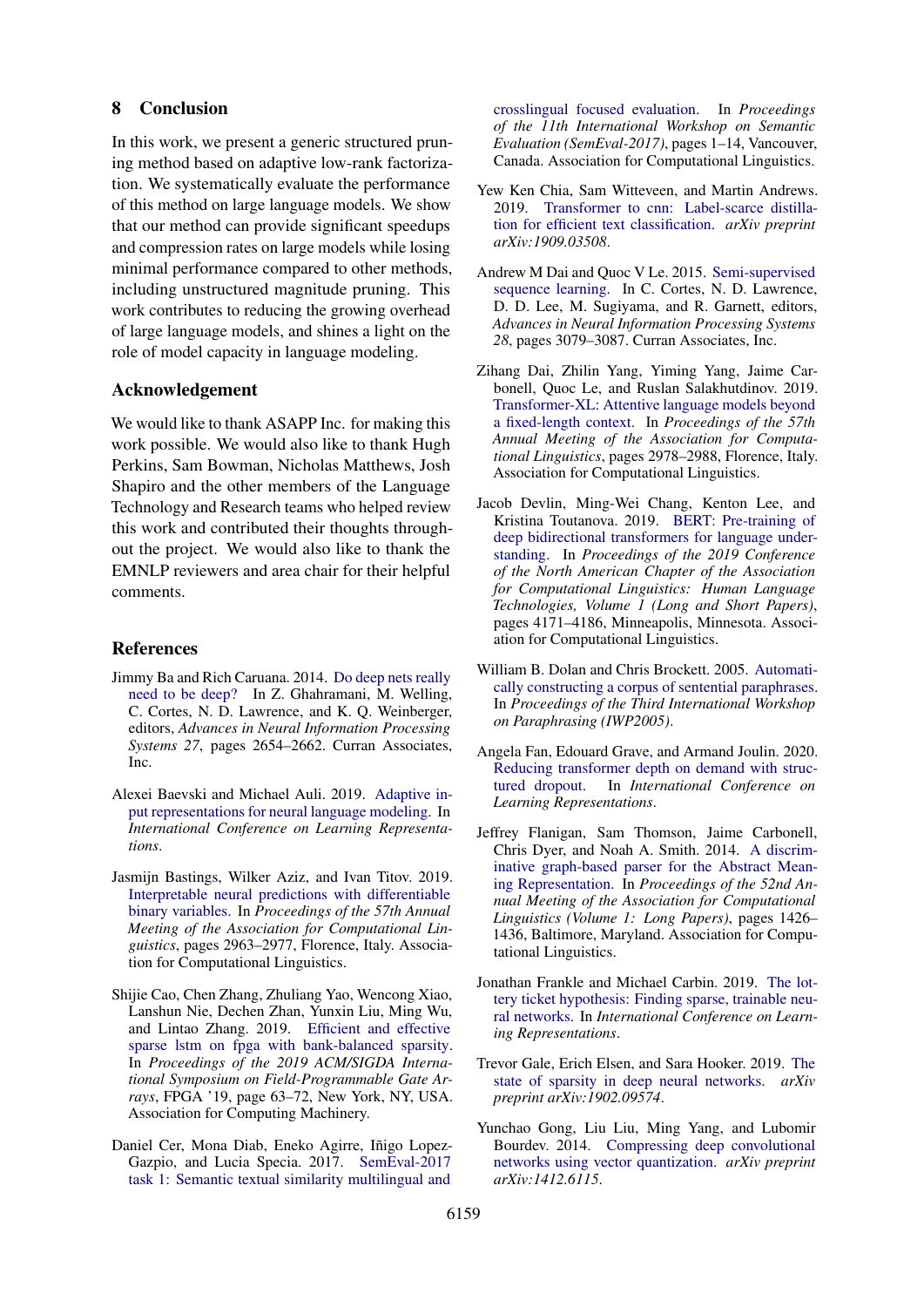- <span id="page-9-9"></span>Edouard Grave, Armand Joulin, Moustapha Cisse,´ Hervé Jégou, et al. 2017. [Efficient softmax approxi](http://proceedings.mlr.press/v70/grave17a.html)[mation for gpus.](http://proceedings.mlr.press/v70/grave17a.html) In *Proceedings of the 34th International Conference on Machine Learning-Volume 70*, pages 1302–1310. JMLR. org.
- <span id="page-9-7"></span>Scott Gray, Alec Radford, and Diederik P Kingma. 2017. [Gpu kernels for block-sparse weights.](https://cdn.openai.com/blocksparse/blocksparsepaper.pdf) *arXiv preprint arXiv:1711.09224*.
- <span id="page-9-5"></span>Song Han, Xingyu Liu, Huizi Mao, Jing Pu, Ardavan Pedram, Mark A Horowitz, and William J Dally. 2016. [Eie: efficient inference engine on compressed](https://arxiv.org/abs/1602.01528) [deep neural network.](https://arxiv.org/abs/1602.01528) In *2016 ACM/IEEE 43rd Annual International Symposium on Computer Architecture (ISCA)*, pages 243–254. IEEE.
- <span id="page-9-3"></span>Song Han, Huizi Mao, and William J Dally. 2015a. [Deep compression: Compressing deep neural net](https://arxiv.org/abs/1510.00149)[works with pruning, trained quantization and huff](https://arxiv.org/abs/1510.00149)[man coding.](https://arxiv.org/abs/1510.00149) *arXiv preprint arXiv:1510.00149*.
- <span id="page-9-11"></span>Song Han, Jeff Pool, John Tran, and William Dally. 2015b. [Learning both weights and connections](http://papers.nips.cc/paper/5784-learning-both-weights-and-connections-for-efficient-neural-network.pdf) [for efficient neural network.](http://papers.nips.cc/paper/5784-learning-both-weights-and-connections-for-efficient-neural-network.pdf) In C. Cortes, N. D. Lawrence, D. D. Lee, M. Sugiyama, and R. Garnett, editors, *Advances in Neural Information Processing Systems 28*, pages 1135–1143. Curran Associates, Inc.
- <span id="page-9-12"></span>Geoffrey Hinton, Oriol Vinyals, and Jeff Dean. 2015. [Distilling the knowledge in a neural network.](https://arxiv.org/abs/1503.02531) *arXiv preprint arXiv:1503.02531*.
- <span id="page-9-15"></span>Xiaoqi Jiao, Yichun Yin, Lifeng Shang, Xin Jiang, Xiao Chen, Linlin Li, Fang Wang, and Qun Liu. 2019. [Tinybert: Distilling bert for natural language](https://arxiv.org/abs/1909.10351) [understanding.](https://arxiv.org/abs/1909.10351) *arXiv preprint arXiv:1909.10351*.
- <span id="page-9-13"></span>Yoon Kim and Alexander M. Rush. 2016. [Sequence](https://doi.org/10.18653/v1/D16-1139)[level knowledge distillation.](https://doi.org/10.18653/v1/D16-1139) In *Proceedings of the 2016 Conference on Empirical Methods in Natural Language Processing*, pages 1317–1327, Austin, Texas. Association for Computational Linguistics.
- <span id="page-9-23"></span>Fredrik Kjolstad, Shoaib Kamil, Stephen Chou, David Lugato, and Saman Amarasinghe. 2017. [The ten](https://doi.org/10.1145/3133901)[sor algebra compiler.](https://doi.org/10.1145/3133901) *Proc. ACM Program. Lang.*, 1(OOPSLA).
- <span id="page-9-22"></span>Zhenzhong Lan, Mingda Chen, Sebastian Goodman, Kevin Gimpel, Piyush Sharma, and Radu Soricut. 2020. [Albert: A lite bert for self-supervised learning](https://openreview.net/forum?id=H1eA7AEtvS) [of language representations.](https://openreview.net/forum?id=H1eA7AEtvS) In *International Conference on Learning Representations*.
- <span id="page-9-20"></span>Tao Lei, Yu Zhang, Sida I. Wang, Hui Dai, and Yoav Artzi. 2018. [Simple recurrent units for highly par](https://doi.org/10.18653/v1/D18-1477)[allelizable recurrence.](https://doi.org/10.18653/v1/D18-1477) In *Proceedings of the 2018 Conference on Empirical Methods in Natural Language Processing*, pages 4470–4481, Brussels, Belgium. Association for Computational Linguistics.
- <span id="page-9-14"></span>Zhongliang Li, Raymond Kulhanek, Shaojun Wang, Yunxin Zhao, and Shuang Wu. 2018. [Slim embed](https://arxiv.org/abs/1711.09873)[ding layers for recurrent neural language models.](https://arxiv.org/abs/1711.09873) In

*Thirty-Second AAAI Conference on Artificial Intelligence*.

- <span id="page-9-18"></span>Liyuan Liu, Xiang Ren, Jingbo Shang, Xiaotao Gu, Jian Peng, and Jiawei Han. 2018. [Efficient contextu](https://aclanthology.info/papers/D18-1153/d18-1153)[alized representation: Language model pruning for](https://aclanthology.info/papers/D18-1153/d18-1153) [sequence labeling.](https://aclanthology.info/papers/D18-1153/d18-1153) In *EMNLP*, pages 1215–1225.
- <span id="page-9-2"></span>Yinhan Liu, Myle Ott, Naman Goyal, Jingfei Du, Mandar Joshi, Danqi Chen, Omer Levy, Mike Lewis, Luke Zettlemoyer, and Veselin Stoyanov. 2019. [Roberta: A robustly optimized bert pretraining ap](https://arxiv.org/abs/1907.11692)[proach.](https://arxiv.org/abs/1907.11692) *arXiv preprint arXiv:1907.11692*.
- <span id="page-9-17"></span>Christos Louizos, Karen Ullrich, and Max Welling. 2017. [Bayesian compression for deep learning.](http://papers.nips.cc/paper/6921-bayesian-compression-for-deep-learning.pdf) In I. Guyon, U. V. Luxburg, S. Bengio, H. Wallach, R. Fergus, S. Vishwanathan, and R. Garnett, editors, *Advances in Neural Information Processing Systems 30*, pages 3288–3298. Curran Associates, Inc.
- <span id="page-9-8"></span>Christos Louizos, Max Welling, and Diederik P. Kingma. 2018. [Learning sparse neural networks](https://openreview.net/forum?id=H1Y8hhg0b) through l0[regularization](https://openreview.net/forum?id=H1Y8hhg0b). In *International Conference on Learning Representations*.
- <span id="page-9-19"></span>André F. T. Martins, Mario A. T. Figueiredo, Pedro M. Q. Aguiar, Noah A. Smith, and Eric P. Xing. 2011. [An augmented lagrangian approach to con](https://icml.cc/2011/papers/150_icmlpaper.pdf)[strained map inference.](https://icml.cc/2011/papers/150_icmlpaper.pdf) In *ICML*, pages 169–176.
- <span id="page-9-21"></span>Stephen Merity, Nitish Shirish Keskar, and Richard Socher. 2018. [An analysis of neural language mod](https://arxiv.org/abs/1803.08240)[eling at multiple scales.](https://arxiv.org/abs/1803.08240) *CoRR*, abs/1803.08240.
- <span id="page-9-16"></span>Dmitry Molchanov, Arsenii Ashukha, and Dmitry P. Vetrov. 2017. [Variational dropout sparsifies deep](http://proceedings.mlr.press/v70/molchanov17a.html) [neural networks.](http://proceedings.mlr.press/v70/molchanov17a.html) In *ICML*, pages 2498–2507.
- <span id="page-9-4"></span>Sharan Narang, Erich Elsen, Gregory Diamos, and Shubho Sengupta. 2017a. [Exploring sparsity](https://arxiv.org/abs/1704.05119)<br>in recurrent neural networks. *arXiv preprint* [in recurrent neural networks.](https://arxiv.org/abs/1704.05119) *arXiv:1704.05119*.
- <span id="page-9-6"></span>Sharan Narang, Eric Undersander, and Gregory Diamos. 2017b. [Block-sparse recurrent neural net](https://arxiv.org/abs/1711.02782)[works.](https://arxiv.org/abs/1711.02782) *arXiv preprint arXiv:1711.02782*.
- <span id="page-9-10"></span>Adam Paszke, Sam Gross, Soumith Chintala, Gregory Chanan, Edward Yang, Zachary DeVito, Zeming Lin, Alban Desmaison, Luca Antiga, and Adam Lerer. 2017. [Automatic differentiation in PyTorch.](https://openreview.net/pdf/25b8eee6c373d48b84e5e9c6e10e7cbbbce4ac73.pdf) In *NIPS Autodiff Workshop*.
- <span id="page-9-0"></span>Matthew Peters, Mark Neumann, Mohit Iyyer, Matt Gardner, Christopher Clark, Kenton Lee, and Luke Zettlemoyer. 2018. [Deep contextualized word rep](https://doi.org/10.18653/v1/N18-1202)[resentations.](https://doi.org/10.18653/v1/N18-1202) In *Proceedings of the 2018 Conference of the North American Chapter of the Association for Computational Linguistics: Human Language Technologies, Volume 1 (Long Papers)*, pages 2227–2237, New Orleans, Louisiana. Association for Computational Linguistics.
- <span id="page-9-1"></span>Alec Radford, Karthik Narasimhan, Tim Salimans, and Ilya Sutskever. 2018. [Improving language under](https://s3-us-west-2.amazonaws.com/openai-assets/research-covers/language-unsupervised/language_understanding_paper.pdf)[standing by generative pre-training.](https://s3-us-west-2.amazonaws.com/openai-assets/research-covers/language-unsupervised/language_understanding_paper.pdf)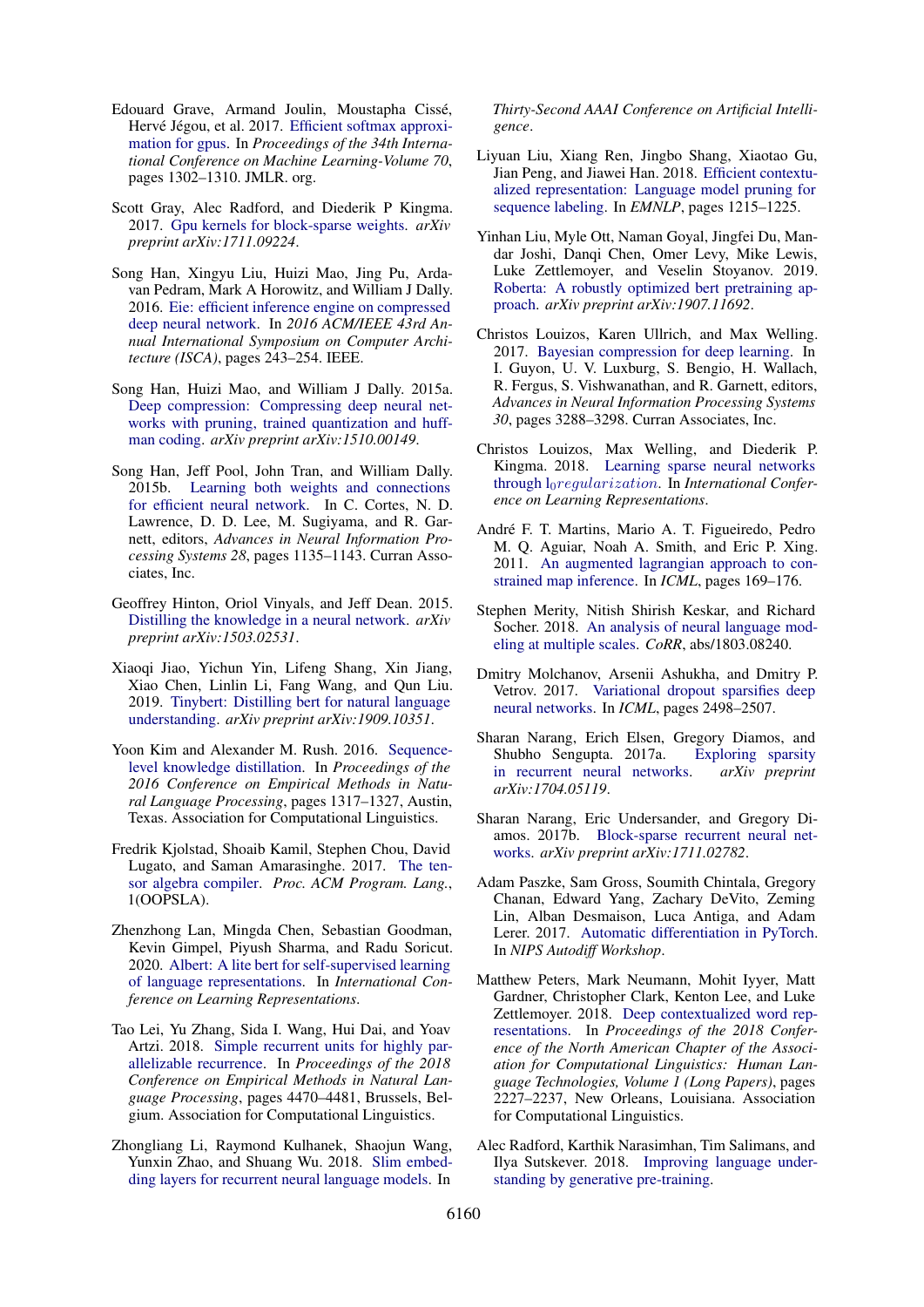- <span id="page-10-15"></span>Alexander M. Rush, David Sontag, Michael Collins, and Tommi Jaakkola. 2010. [On dual decomposition](https://www.aclweb.org/anthology/D10-1001) [and linear programming relaxations for natural lan](https://www.aclweb.org/anthology/D10-1001)[guage processing.](https://www.aclweb.org/anthology/D10-1001) In *Proceedings of the 2010 Conference on Empirical Methods in Natural Language Processing*, pages 1–11, Cambridge, MA. Association for Computational Linguistics.
- <span id="page-10-10"></span>Victor Sanh, Lysandre Debut, Julien Chaumond, and Thomas Wolf. 2019. [Distilbert, a distilled version](https://arxiv.org/abs/1910.01108) [of bert: smaller, faster, cheaper and lighter.](https://arxiv.org/abs/1910.01108) *arXiv preprint arXiv:1910.01108*.
- <span id="page-10-2"></span>Abigail See, Minh-Thang Luong, and Christopher D. Manning. 2016. [Compression of neural machine](https://doi.org/10.18653/v1/K16-1029) [translation models via pruning.](https://doi.org/10.18653/v1/K16-1029) In *Proceedings of The 20th SIGNLL Conference on Computational Natural Language Learning*, pages 291–301, Berlin, Germany. Association for Computational Linguistics.
- <span id="page-10-14"></span>Yuan Shangguan, Jian Li, Liang Qiao, Raziel Alvarez, and Ian McGraw. 2019. [Optimizing speech recogni](https://arxiv.org/abs/1909.12408)[tion for the edge.](https://arxiv.org/abs/1909.12408) *arXiv preprint arXiv:1909.12408*.
- <span id="page-10-7"></span>Sheng Shen, Zhen Dong, Jiayu Ye, Linjian Ma, Zhewei Yao, Amir Gholami, Michael W Mahoney, and Kurt Keutzer. 2019. [Q-bert: Hessian based ultra](https://arxiv.org/abs/1909.05840) [low precision quantization of bert.](https://arxiv.org/abs/1909.05840) *arXiv preprint arXiv:1909.05840*.
- <span id="page-10-16"></span>Richard Socher, Alex Perelygin, Jean Wu, Jason Chuang, Christopher D. Manning, Andrew Ng, and Christopher Potts. 2013. [Recursive deep models](https://www.aclweb.org/anthology/D13-1170) [for semantic compositionality over a sentiment tree](https://www.aclweb.org/anthology/D13-1170)[bank.](https://www.aclweb.org/anthology/D13-1170) In *Proceedings of the 2013 Conference on Empirical Methods in Natural Language Processing*, pages 1631–1642, Seattle, Washington, USA. Association for Computational Linguistics.
- <span id="page-10-11"></span>Siqi Sun, Yu Cheng, Zhe Gan, and Jingjing Liu. 2019. [Patient knowledge distillation for BERT model com](https://www.aclweb.org/anthology/D19-1441.pdf)[pression.](https://www.aclweb.org/anthology/D19-1441.pdf) In *Proceedings of the 2019 Conference on Empirical Methods in Natural Language Processing and the 9th International Joint Conference on Natural Language Processing (EMNLP-IJCNLP)*. Association for Computational Linguistics.
- <span id="page-10-12"></span>Henry Tsai, Jason Riesa, Melvin Johnson, Naveen Arivazhagan, Xin Li, and Amelia Archer. 2019. [Small](https://www.aclweb.org/anthology/D19-1374.pdf) [and practical BERT models for sequence labeling.](https://www.aclweb.org/anthology/D19-1374.pdf) In *Proceedings of the 2019 Conference on Empirical Methods in Natural Language Processing and the 9th International Joint Conference on Natural Language Processing (EMNLP-IJCNLP)*. Association for Computational Linguistics.
- <span id="page-10-13"></span>Iulia Turc, Ming-Wei Chang, Kenton Lee, and Kristina Toutanova. 2019. [Well-read students learn better:](https://arxiv.org/abs/1908.08962) [The impact of student initialization on knowledge](https://arxiv.org/abs/1908.08962) [distillation.](https://arxiv.org/abs/1908.08962) *arXiv preprint arXiv:1908.08962*.
- <span id="page-10-9"></span>Ehsan Variani, Ananda Theertha Suresh, and Mitchel Weintraub. 2019. [West: Word encoded sequence](https://arxiv.org/abs/1811.08417)

[transducers.](https://arxiv.org/abs/1811.08417) In *ICASSP 2019-2019 IEEE International Conference on Acoustics, Speech and Signal Processing (ICASSP)*, pages 7340–7344. IEEE.

- <span id="page-10-5"></span>Ashish Vaswani, Noam Shazeer, Niki Parmar, Jakob Uszkoreit, Llion Jones, Aidan N Gomez, Ł ukasz Kaiser, and Illia Polosukhin. 2017. [Attention is all](http://papers.nips.cc/paper/7181-attention-is-all-you-need.pdf) [you need.](http://papers.nips.cc/paper/7181-attention-is-all-you-need.pdf) In I. Guyon, U. V. Luxburg, S. Bengio, H. Wallach, R. Fergus, S. Vishwanathan, and R. Garnett, editors, *Advances in Neural Information Processing Systems 30*, pages 5998–6008. Curran Associates, Inc.
- <span id="page-10-8"></span>Elena Voita, David Talbot, Fedor Moiseev, Rico Sennrich, and Ivan Titov. 2019. [Analyzing multi-head](https://doi.org/10.18653/v1/P19-1580) [self-attention: Specialized heads do the heavy lift](https://doi.org/10.18653/v1/P19-1580)[ing, the rest can be pruned.](https://doi.org/10.18653/v1/P19-1580) In *Proceedings of the 57th Annual Meeting of the Association for Computational Linguistics*, pages 5797–5808, Florence, Italy. Association for Computational Linguistics.
- <span id="page-10-17"></span>Alex Wang, Amanpreet Singh, Julian Michael, Felix Hill, Omer Levy, and Samuel R. Bowman. 2019. [GLUE: A multi-task benchmark and analysis plat](https://openreview.net/forum?id=rJ4km2R5t7)[form for natural language understanding.](https://openreview.net/forum?id=rJ4km2R5t7) In *International Conference on Learning Representations*.
- <span id="page-10-3"></span>Wei Wen, Yuxiong He, Samyam Rajbhandari, Minjia Zhang, Wenhan Wang, Fang Liu, Bin Hu, Yiran Chen, and Hai Li. 2018. [Learning intrinsic sparse](https://openreview.net/forum?id=rk6cfpRjZ) [structures within long short-term memory.](https://openreview.net/forum?id=rk6cfpRjZ) In *International Conference on Learning Representations*.
- <span id="page-10-19"></span>Yuhuai Wu, Saizheng Zhang, Ying Zhang, Yoshua Bengio, and Ruslan R Salakhutdinov. 2016. [On multi](https://papers.nips.cc/paper/6215-on-multiplicative-integration-with-recurrent-neural-networks)[plicative integration with recurrent neural networks.](https://papers.nips.cc/paper/6215-on-multiplicative-integration-with-recurrent-neural-networks) In *Advances in Neural Information Processing Systems*.
- <span id="page-10-4"></span>Zhuliang Yao, Shijie Cao, Wencong Xiao, Chen Zhang, and Lanshun Nie. 2019. [Balanced sparsity for ef](https://arxiv.org/abs/1811.00206)[ficient dnn inference on gpu.](https://arxiv.org/abs/1811.00206) In *Proceedings of the AAAI Conference on Artificial Intelligence*, volume 33, pages 5676–5683.
- <span id="page-10-0"></span>Zhengyan Zhang, Xu Han, Zhiyuan Liu, Xin Jiang, Maosong Sun, and Qun Liu. 2019. [Ernie: En](https://arxiv.org/abs/1905.07129)[hanced language representation with informative en](https://arxiv.org/abs/1905.07129)[tities.](https://arxiv.org/abs/1905.07129) *arXiv preprint arXiv:1905.07129*.
- <span id="page-10-6"></span>Chenzhuo Zhu, Song Han, Huizi Mao, and William J. Dally. 2017. [Trained ternary quantization.](https://arxiv.org/abs/1612.01064) In *5th International Conference on Learning Representations ICLR*.
- <span id="page-10-1"></span>Michael Zhu and Suyog Gupta. 2017. [To prune, or not](https://arxiv.org/abs/1710.01878) [to prune: exploring the efficacy of pruning for model](https://arxiv.org/abs/1710.01878) [compression.](https://arxiv.org/abs/1710.01878) *arXiv preprint arXiv:1710.01878*.
- <span id="page-10-18"></span>Neta Zmora, Guy Jacob, Lev Zlotnik, Bar Elharar, and Gal Novik. 2019. [Neural network distiller: A](https://arxiv.org/abs/1910.12232) [python package for dnn compression research.](https://arxiv.org/abs/1910.12232)